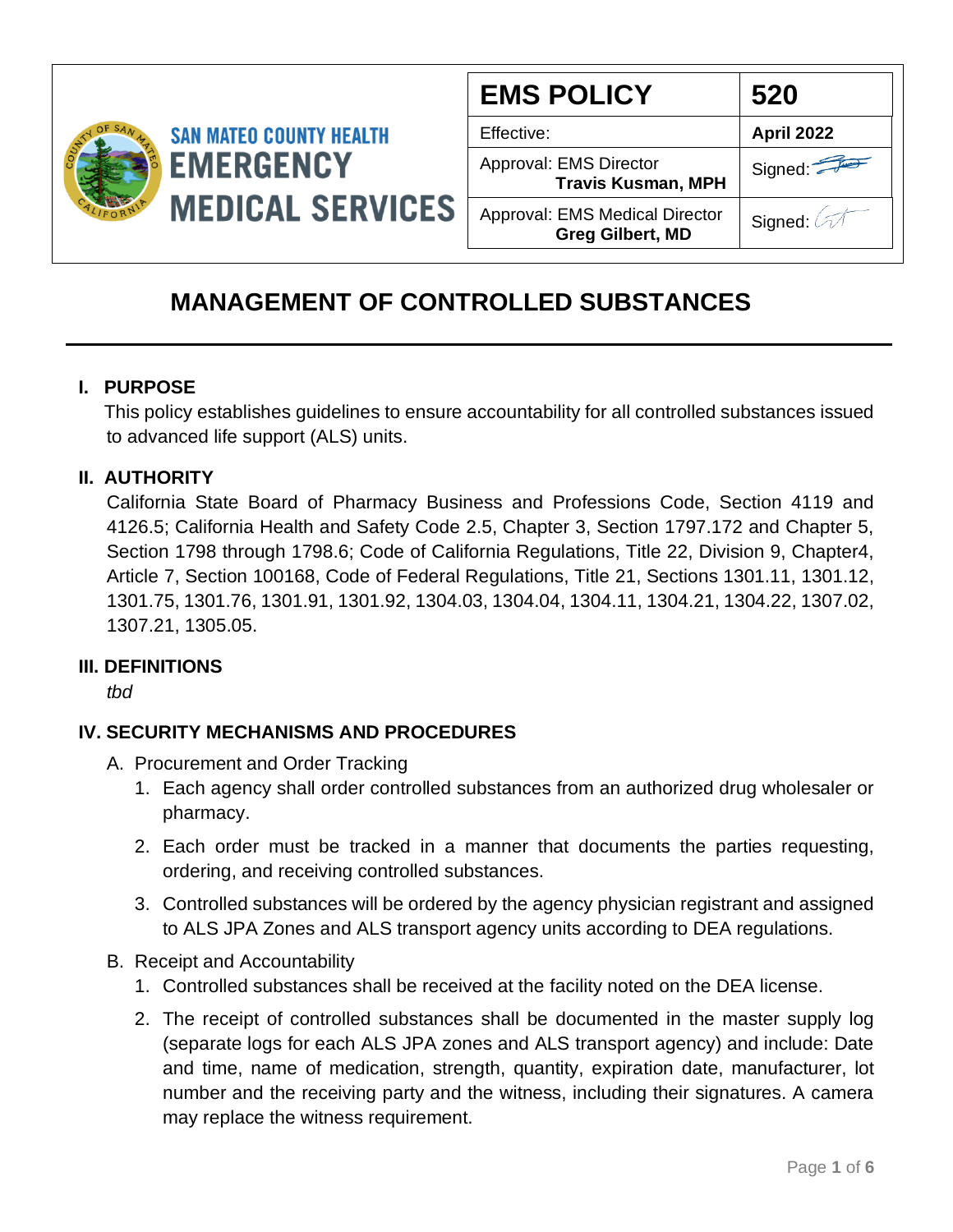

| <b>EMS POLICY</b>                                                | 520        |
|------------------------------------------------------------------|------------|
| Effective:                                                       | April 2022 |
| Approval: EMS Director<br><b>Travis Kusman, MPH</b>              | Signed:    |
| <b>Approval: EMS Medical Director</b><br><b>Greg Gilbert, MD</b> | Signed:    |

- 3. All distribution shall be under the control of the JPA supervisor who is designated and authorized per individual fire department or JPA policy to manage controlled substance and the controlled substance program at the JPA zone or ALS transport agency for the physician registrant.
- C. Master Vault Supply Storage, Security and Documentation
	- 1. There shall be a master vault for each respective ALS JPA zone and ALS transport agencies. Controlled substances shall be ordered by the agency physician registrant and assigned to its ALS units according to DEA regulations. There is to be no comingling of controlled substance inventory with other JPAs.
	- 2. Master vault supply security measures must include storage under double lock; this may include electronic or biometric security, tamper evident containers. To increase security, accountability, and tracking of all controlled medications, witnessed counting shall occur no less than once each month or each time the master vault is accessed.
	- 3. Follow the manufacturer's guidelines regarding storage of each controlled substance.
	- 4. Each vault must have a copy of the DEA registration that is current.
- D. All agencies utilizing the County of San Mateo Medical Director as the physician registrant shall maintain onsite records of the inventory of controlled substances and related documentation of each medication administered to a patient. These records shall be maintained for a period of not less than two years. These records must be written, typewritten, or printed and available for inspection. Inventory records must be kept separately from the logs.
	- 1. Initial inventory (documented at the initial registration of the agency) must include a physical count of all controlled substances in stock; this count must be entered on the inventory record. Initial shipping records and packaging must to be saved and stored separately as outlined above.
	- 2. After the initial inventory, a biannual inventory of all controlled substance stock on hand (vault and each apparatus) within six months of the initial inventory date. The biannual inventory may be taken on any date within the first six months of the initial inventory date.
- E. All original controlled substance purchase invoices and executed DEA 222 forms must be kept separately from the daily and maintenance logs.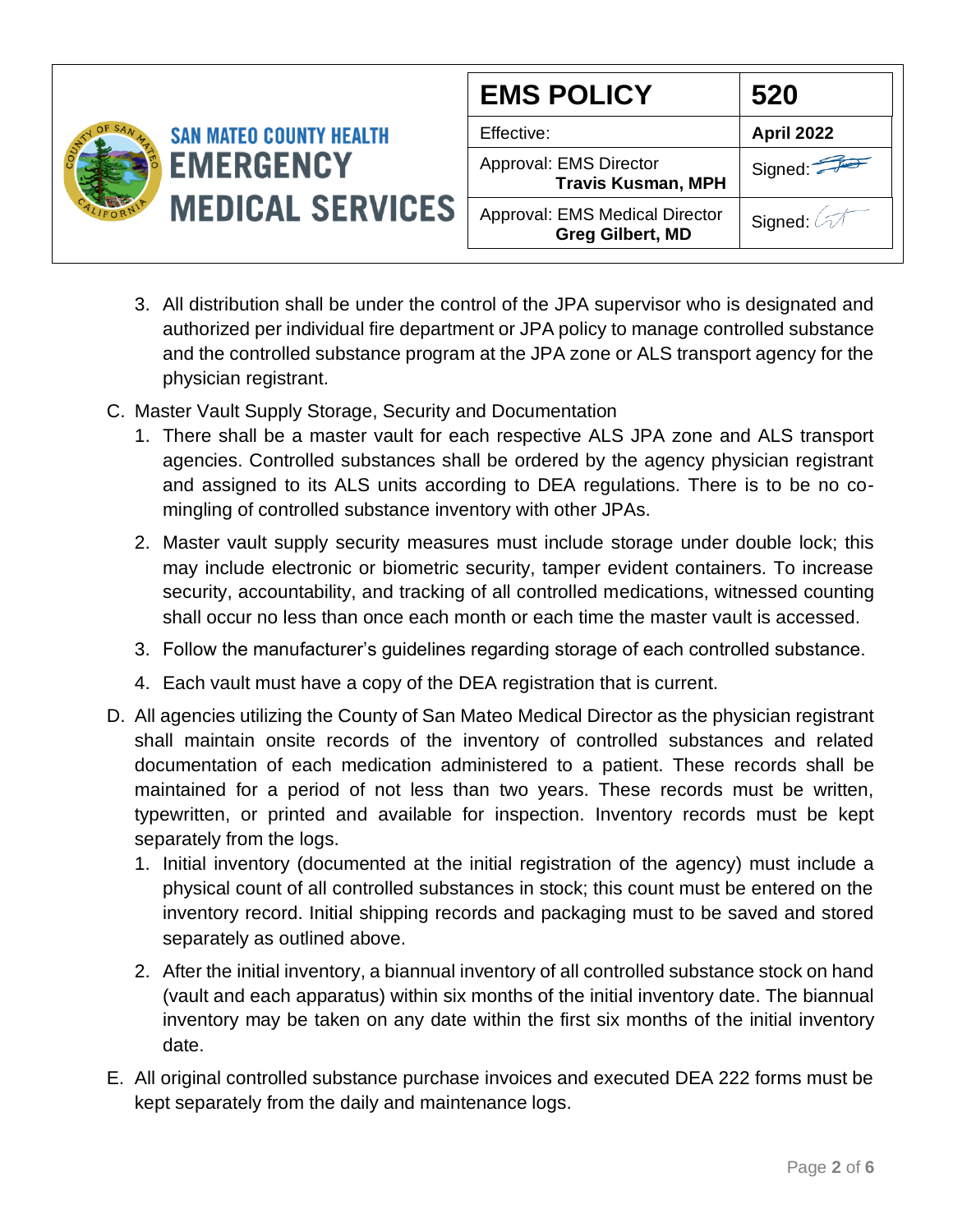

| <b>EMS POLICY</b>                                                | 520        |
|------------------------------------------------------------------|------------|
| Effective:                                                       | April 2022 |
| Approval: EMS Director<br><b>Travis Kusman, MPH</b>              | Signed:    |
| <b>Approval: EMS Medical Director</b><br><b>Greg Gilbert, MD</b> | Signed:    |

- F. The following logs must be maintained by each respective ALS JPA agency or ALS transport agency for a period of not less than three years per section 4119 of the California Board of Pharmacy:
	- 1. Controlled Drug Usage Record;
	- 2. Controlled Drug Inventory Record;
	- 3. Records for Schedule II controlled substances (fentanyl) must be maintained separately from Schedule IV drugs (midazolam); and
	- 4. A log(s) of all controlled substances ordered, received, stored, placed into service, administered, wasted or restocked.
	- 5. Patient care record or other appropriate report corresponding to each administration, waste, damage, or expiration.
- G. All ALS agencies shall keep a controlled substance log in a secure location and will document:
	- 1. Receipt of the controlled substances;
	- 2. Distribution of controlled substances to the units for restock; and
	- 3. Monthly count and each time the controlled substances are accessed.
- H. Controlled substances shall be available for inspection within 24 hours.
- I. Controlled substance logs shall be maintained on site and/or electronically accessible.

### **V. Labeling and Tracking**

- A. Controlled substances must remain in the original manufacturer containers until time of administration.
- B. Tracking of controlled substances shall include documentation of log(s) as described herein.

### **VI. ALS Unit Security, Record Keeping, Storage and Stocking**

- A. Controlled substances shall be stored under double lock.
- B. All controlled substances will be issued in tamper evident containers
- C. Witnessed counting with each change in personnel or change in shift, no less than once per calendar day is required.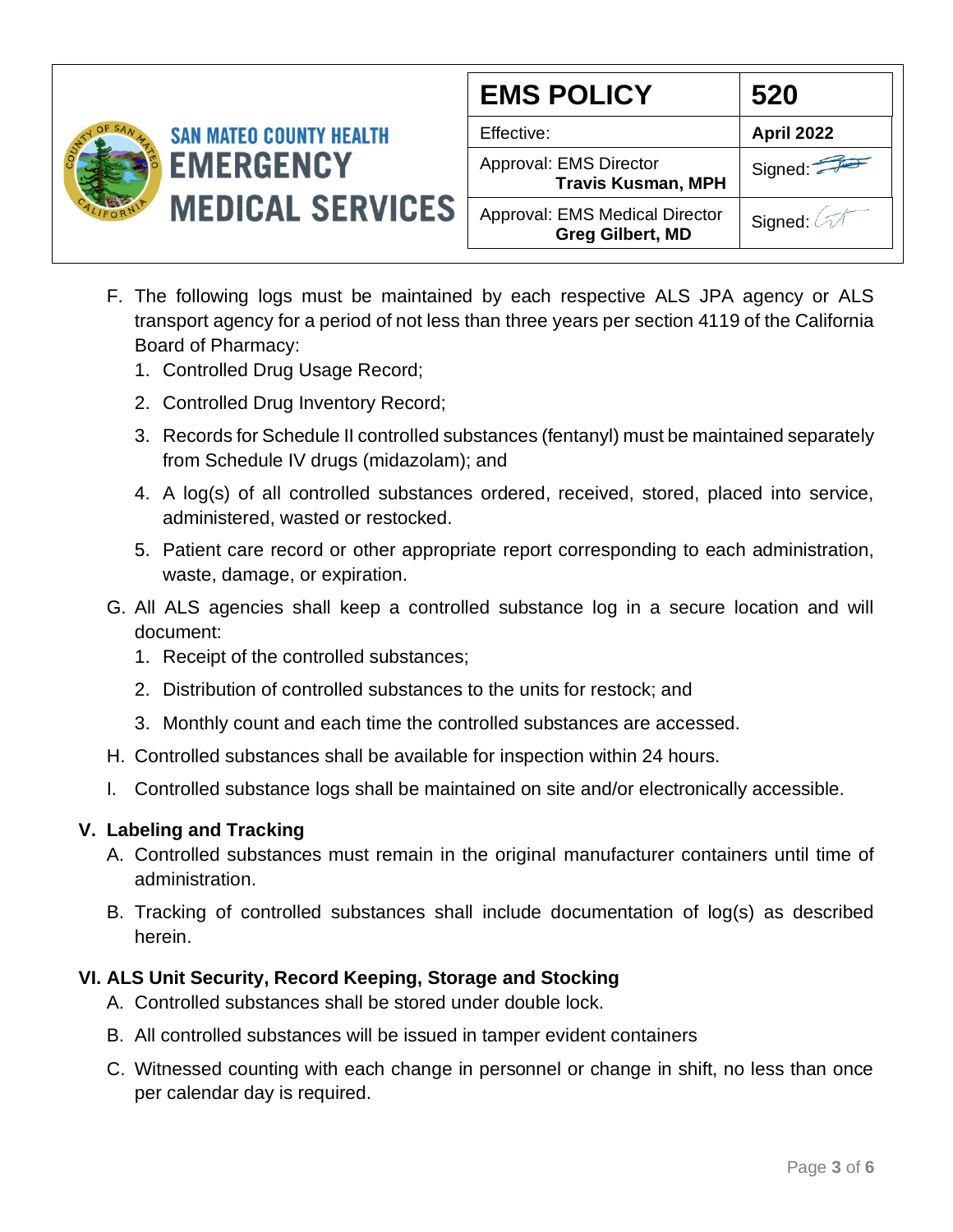

- D. Each ALS unit shall maintain a standardized written record of controlled drug inventory, or if done electronically, shall be readily accessible for printing. This record shall be available to the physician registrant for routine inspection and shall be maintained by the respective agency for a period of three (3) years in compliance with the State Board of Pharmacy.
- E. Controlled substances will be accessed and administered by ALS JPA zone or ALS transport agency authorized personnel only.
- F. Controlled substances shall be inventoried by the assigned ALS personnel at the beginning and at the end of every shift or as soon as reasonably possible. Documentation of the inventory shall include the signatures or electronic verification of the personnel performing the inventory and noted on the controlled drug inventory.
- G. Any time a controlled substance is administered, the date, name of the drug, dose administered, route, patient name, name of the paramedic administering the drug, receiving facility, and prehospital electronic health record (EHR) number shall be documented on the controlled drug inventory.
- H. Any controlled substance that has not been completely used must be disposed of in the presence of two medical personnel.
- I. Agency personnel must document any disposed controlled substance on the appropriate agency form. This form must include:
	- 1. Name of the patient;
	- 2. EMS event/run number;
	- 3. Date and time of administration;
	- 4. Amount of medication given to the patient;
	- 5. Amount of medication disposed; and
	- 6. Signatures of the two medical personnel who witnessed the disposal.
- J. Each ALS unit shall maintain the following in a standardized written or printed form:
	- 1. Log of all controlled substances;
	- 2. An EHR corresponding to each administration; and
	- 3. Records will be maintained with the medications until submitted to and/or electronically accessible from the master supply location, available for inspection within 24 hours,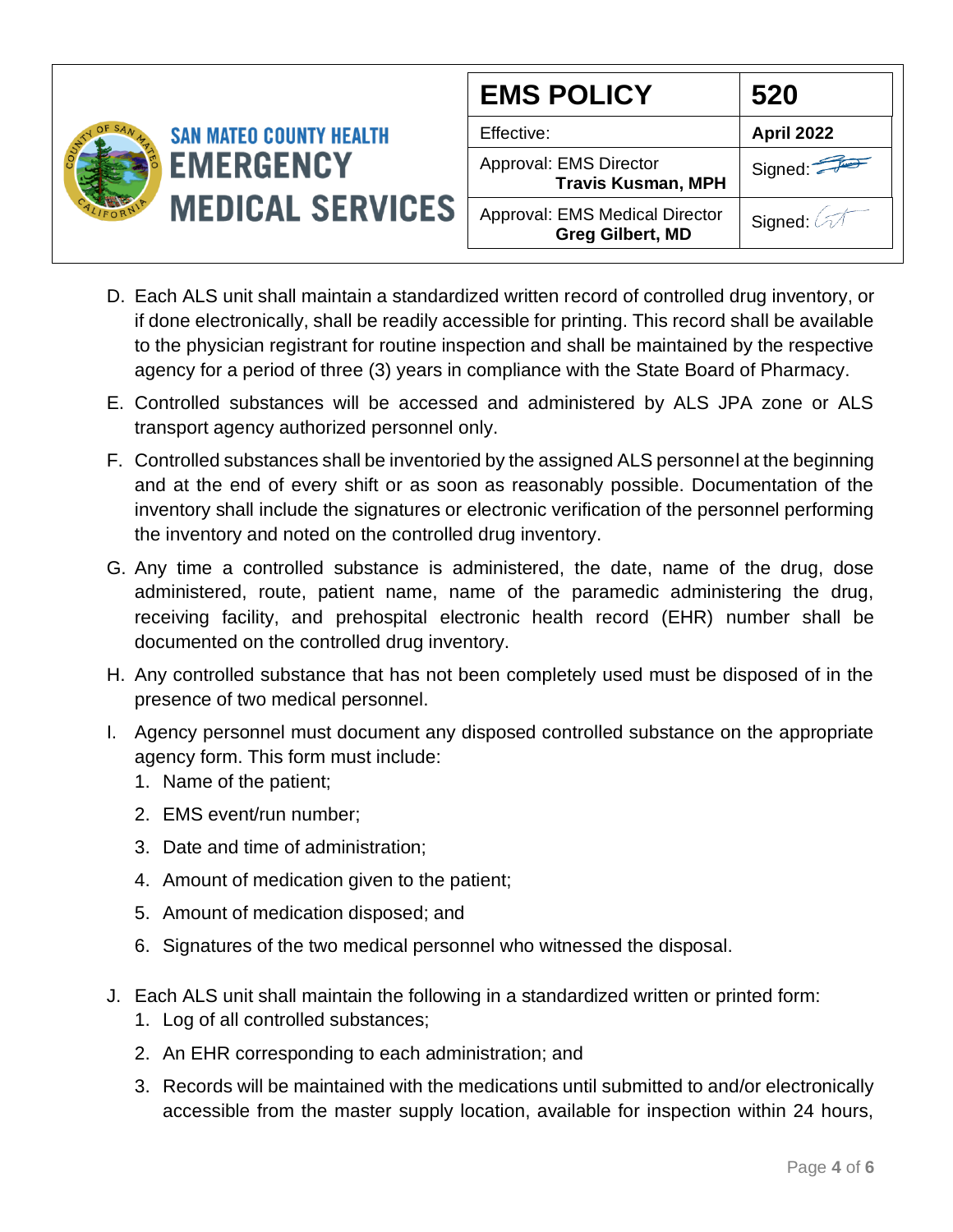

|                      | 520        |
|----------------------|------------|
|                      | April 2022 |
| ۱r<br>nan, MPH       | Signed:    |
| al Director<br>t, MD | Signed: 67 |

submitted to the master supply at least monthly. The master supply documentation is to be maintained for no less than three years.

### **VII. Management of Inventory Discrepancies**

- A. Any controlled substance discrepancy shall be noted on the controlled drug inventory record sheet and shall be signed by the ALS crew first noting the discrepancy. That discrepancy shall be immediately reported to the immediate supervisor responsible for the controlled substances at the agency.
- B. Any discrepancy between the inventory and the actual amounts of the controlled substances in the stock supply must be reported immediately to the physician registrant, followed by a written report to the San Mateo County EMS Agency within 24 hours.
- C. Any discrepancy between the inventory and the actual amounts of the controlled substances in the stock supply must be reported to the DEA immediately using Form P-106 "Reporting of Theft of Loss of Controlled Substances" on the DEA Diversion website [\(www.deadiversion.usdoj.gov\)](http://www.deadiversion.usdoj.gov/).
- D. Each ALS zone JPA and ALS transport agency will follow its internal policy for reporting discrepancies including tampering, theft, loss, or diversion of controlled substances.
- E. Any ALS zone JPA or ALS transport agency personnel having knowledge of drug diversion must report this situation to the DEA.

### **VIII.Controlled Drug Inspection**

- A. Periodic inspections or audits of controlled substances or controlled substance inventory shall be conducted no less than once per calendar year by the EMS Medical director or designee if acting as the physician registrant to document compliance with this policy.
- B. Each ALS JPA zone or ALS transport agency will follow its internal policy for usage audits. Audits will:
	- 1. Be conducted by the ALS Zone or ALS transport agency designee;
	- 2. Account for the current disposition of all controlled substances;
	- 3. Include review of forms and logs as well as the applicable patient care protocols related to the use of controlled substances;
	- 4. Identify and report discrepancies as required; and
	- 5. Be performed at least every six months.